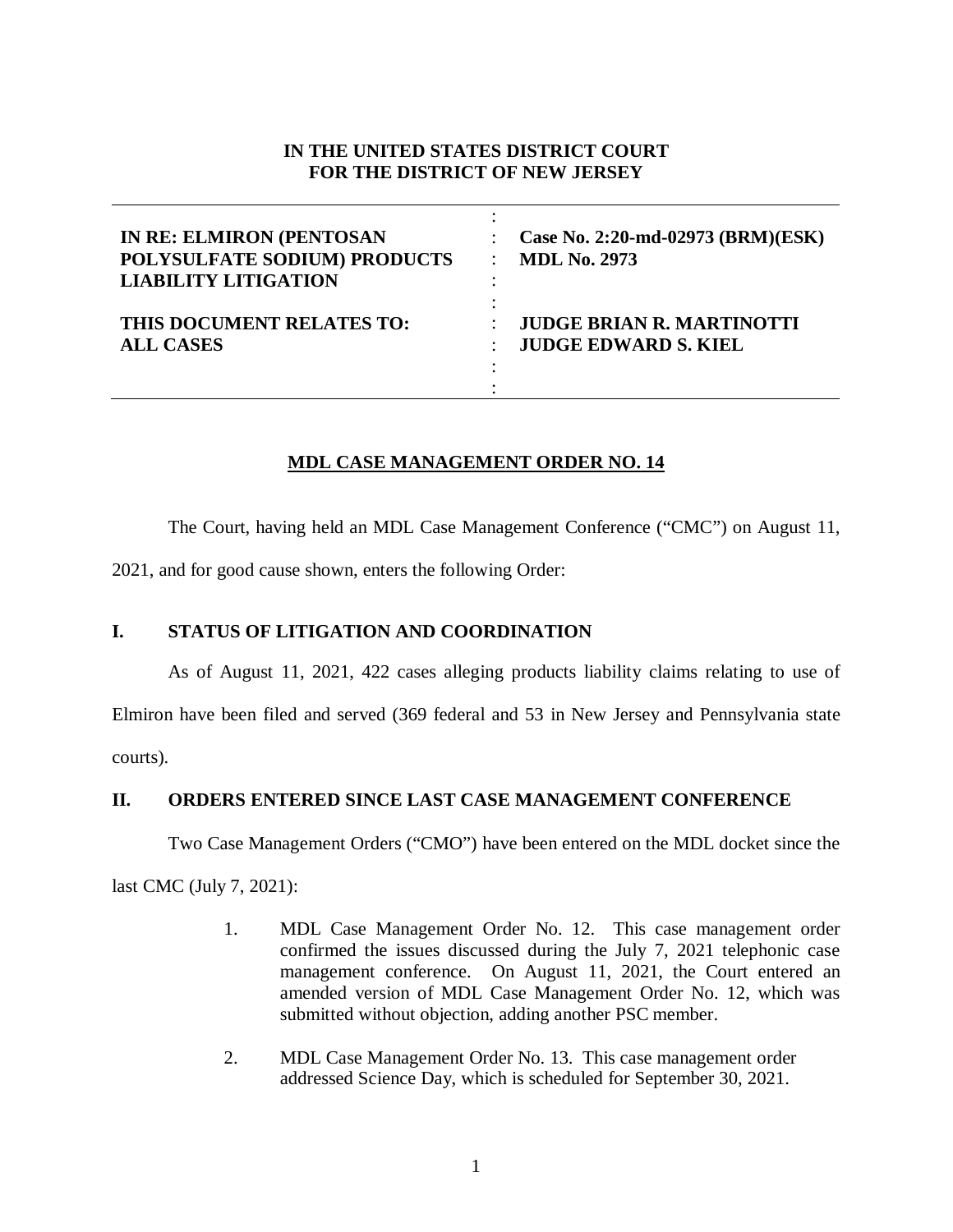#### **III. PROPOSED CASE MANAGEMENT ORDERS**

The parties are continuing to meet and confer on other orders:

- A. Bellwether and Trial Process Order. The parties shall continue to meet and confer on bellwether and trial process issues. The parties shall present any disputed issues to Judge Polifroni.
- B. Teva Dismissal Order. By Friday, August 13, 2021, counsel for Teva shall provide a status update relating to the  $Rule\ 30(b)(6)$  notice and the deposition scheduled for August 20, 2021, as well as provide an update on Teva's next document production.

## **IV. JANSSEN DISCOVERY**

The parties shall continue to meet and confer, and shall direct any discovery issues to Judge Polifroni regarding discovery requests, Rule 30(b)(6) depositions, and fact witness depositions, which shall be coordinated with the state courts.

### **V. STATE-FEDERAL COORDINATION**

This Court will continue to communicate with the state court judges handling products liability claims relating to use of Elmiron to connect and encourage cooperation between the parties. The PSC will also continue to use its best efforts to foster cooperation in the deposition scheduling and taking of defense witnesses.

### **VI. SCIENCE DAY**

In preparation for Science Day, which is scheduled for September 30, 2021, the parties shall work together on logistics in the event the presentations need to occur virtually as opposed to in person.